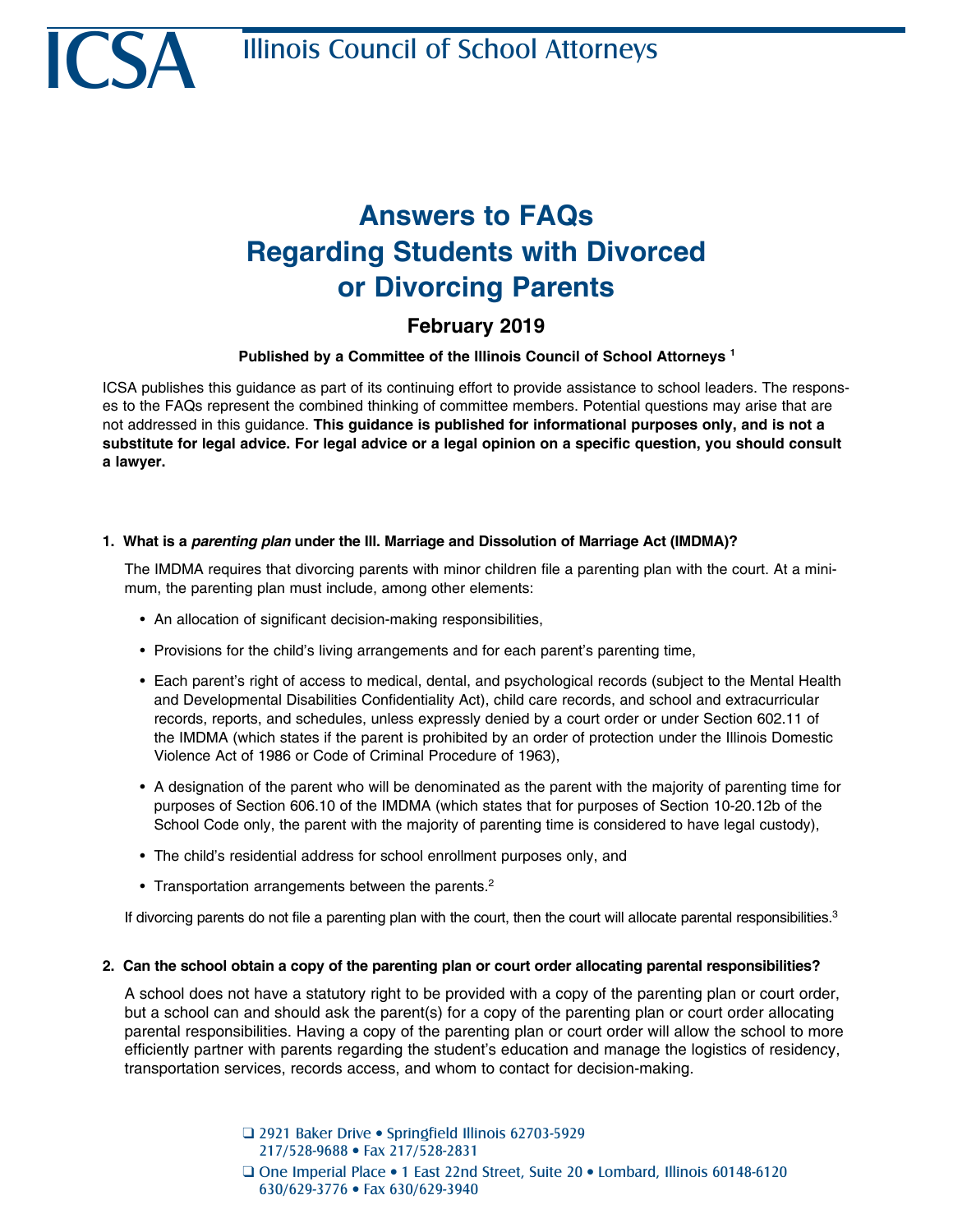In practice, some districts have implemented procedures to automatically ask for copies of a parenting plan or court order allocating parental responsibilities. If a district is not provided with the parenting plan or court order, it is accessible through the Clerk of Court in the county where the divorce occurred, and the board attorney can assist with obtaining a copy.

#### **3. If a student's divorced/divorcing parents do not have a parenting plan or court order allocating parental responsibilities, how does the school determine where the student resides for school residency purposes?**

Without a parenting plan or other court order identifying which parent has been allocated the majority of parenting time, schools will need to gather and review other information about the student's time with the parents to make a residency determination.

The School Code's general residency provision provides that "the residence of the person who has legal custody of a pupil is deemed to be the residence of the pupil."<sup>4</sup> It further defines *legal custody* to mean one of the following:

- (i) Custody exercised by a natural or adoptive parent with whom the pupil resides.
- (ii) Custody granted by order of a court of competent jurisdiction to a person with whom the pupil resides for reasons other than to have access to the educational programs of the district.
- (iii) Custody exercised under a statutory short-term guardianship, provided that within 60 days of the pupil's enrollment a court order is entered that establishes a permanent guardianship and grants custody to a person with whom the pupil resides for reasons other than to have access to the educational programs of the district.
- (iv) Custody exercised by an adult caretaker relative who is receiving aid under the Illinois Public Aid Code for the pupil who resides with that adult caretaker relative for purposes other than to have access to the educational programs of the district.
- (v) Custody exercised by an adult who demonstrates that, in fact, he or she has assumed and exercises legal responsibility for the pupil and provides the pupil with a regular fixed night-time abode for purposes other than to have access to the educational programs of the district.<sup>5</sup>

Divorced or divorcing parents' custody of their children typically fall under the first or second definition of *legal custody*. Notably, these definitions fail to address which parent has legal custody for residency purposes where a student lives with both parents because his or her divorced or divorcing parents have or are seeking joint custody. However, the IMDMA states that "for purposes of Section 10-20.12b of the School Code only, the parent with the majority of parenting time is considered to have legal custody."<sup>6</sup> As such, the school district needs to determine which parent has the majority of parenting time.

The School Code's general residency provisions do not apply to children with disabilities, as defined under the federal Individuals with Disabilities Education Act and Illinois special education rules. Instead Article 14 of the School Code, *Children with Disabilities*, provides different requirements for determining the residency of special education students<sup>7</sup> and states, in pertinent part, that the resident district is the school district in which the parent of the student resides when "the parent has legal guardianship of the student and resides within Illinois."<sup>8</sup> According to this provision, the residence of a special education student is based on the parent's *legal guardianship*, not legal custody.

Article 14 of the School Code directly addresses divorced or separated parents by stating that "[i]n cases of divorced or separated parents, …when both parents retain legal guardianship or custody, the resident district is the district in which either parent who provides the student's primary regular fixed night-time abode resides; provided that the election may be made only one time per school year."<sup>9</sup> Strictly speaking, this particular section only applies to children with disabilities. However, the reasoning that the location of a child's "regular fixed night-time abode" constitutes the resident district is consistent with the above-noted general School Code residency provision, as well as with residency case law.10 If the special education student spends more nights with one parent, then the student's residency is the district in which that parent lives. If the special education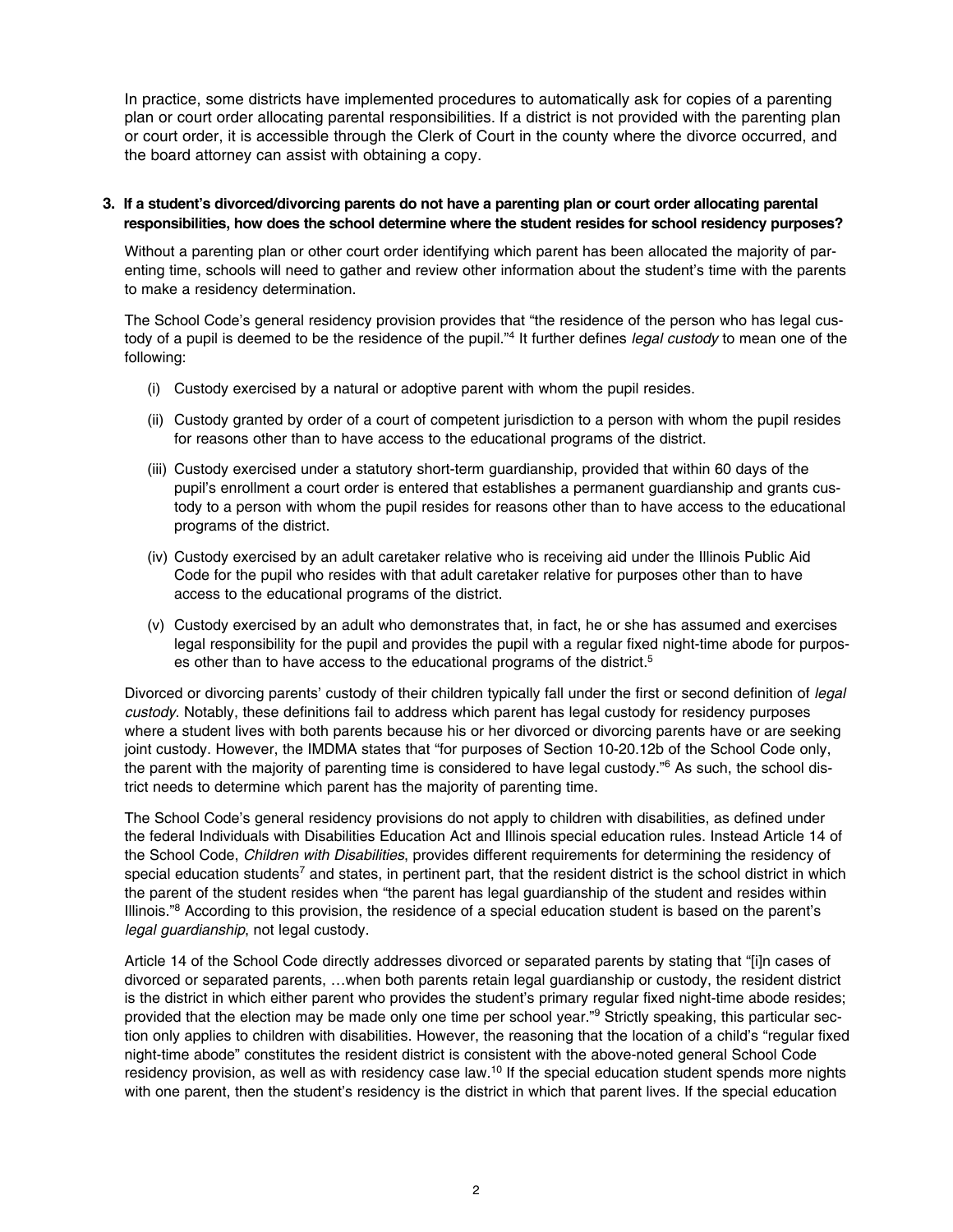student spends equal time between the parents or it changes throughout the year, the parents may opt for either school district as the resident district but only one time each school year.

The upshot is that in the absence of a parenting plan or other court document identifying the parent with the majority of parenting time, schools should gather and request from the parents other information that will assist in determining which parent has the majority of parenting time. This includes, but is not necessarily limited to, information on where the student spends most of his or her nights.

#### **5. What are the transportation rights of a student who lives with both parents at different residences?**

A student's transportation rights attach to the residence in which the student lives for school district residency purposes (see question No. 3, above). Once that residence – which we will call the *primary residence* for discussion purposes – is identified, the School Code's student transportation provisions apply to it.

For example, let us say that Student A's primary residence for school district residency purposes has been determined to be Mom's House (either due to Mom being identified as the parent with the majority of parenting time in a parenting plan or due to a residency determination made using the School Code's residency provisions). If Mom's House is located more than 1.5 miles from Student A's assigned attendance center, or is located less than 1.5 miles from Student A's assigned attendance center but walking constitutes a serious hazard due to vehicular traffic or rail crossings, then Student A is generally entitled to receive free transportation to/from Mom's House and school.<sup>11</sup> If Mom's House is located less than 1.5 miles from Student A's assigned attendance center, then the school district is generally not obligated to provide free transportation to/ from Mom's House and school.<sup>12</sup>

There is no requirement in the School Code for a school district to provide a student with free transportation to more than one residence. So in our example, if Student A's secondary residence is at Dad's House and Dad's House is located within the school district but more than 1.5 miles from Student A's assigned attendance center, the school district is not required to transport Student A to/from Dad's House. The school district may choose to provide such transportation at its own discretion and under its own conditions, but it should consult with the board attorney before doing so.

Note: if a student is a special education student, then transportation services may be deemed a related service necessary for the student to benefit from his or her special education.<sup>13</sup> In such cases, the transportation services outlined in the student's Individualized Education Program must be provided.

## **5. Are both parents entitled to receive notices from the school and access to the student's education records?**

If the school has been provided a copy of a parenting plan or other court order, then first consult the parenting plan or court order to see if each parent's right of access to education notices and records has been addressed. Otherwise, the School Code provides that absent a court order to the contrary, upon the request of either parent of a student whose parents are divorced, copies of report cards, along with other notices and records, must be furnished to both parents by the school.<sup>14</sup> The same is true for separated/divorcing parents.

School districts that subscribe to the Illinois Association of School Boards (IASB) Policy Reference Education Subscription Services (PRESS) will find these parental rights outlined in sample administrative procedure 7:340-AP1, *School Student Records*, which states in subsection **H. Access to School Student Records** that:

Unless the District has actual notice of a court order or a notice of a *parenting plan* under the Ill. Marriage and Dissolution of Marriage Act, indicating otherwise:

- a. Divorced or separated parents/guardians with and without *parental responsibility* (formerly custody) are both permitted to inspect and copy the student's school student records. 750 ILCS 5/602.11, amended by P.A. 99-763.
- b. The Building Principal shall send copies of the documents listed below to both divorced or separated parents/guardians at either's request. 105 ILCS 5/10-21.8.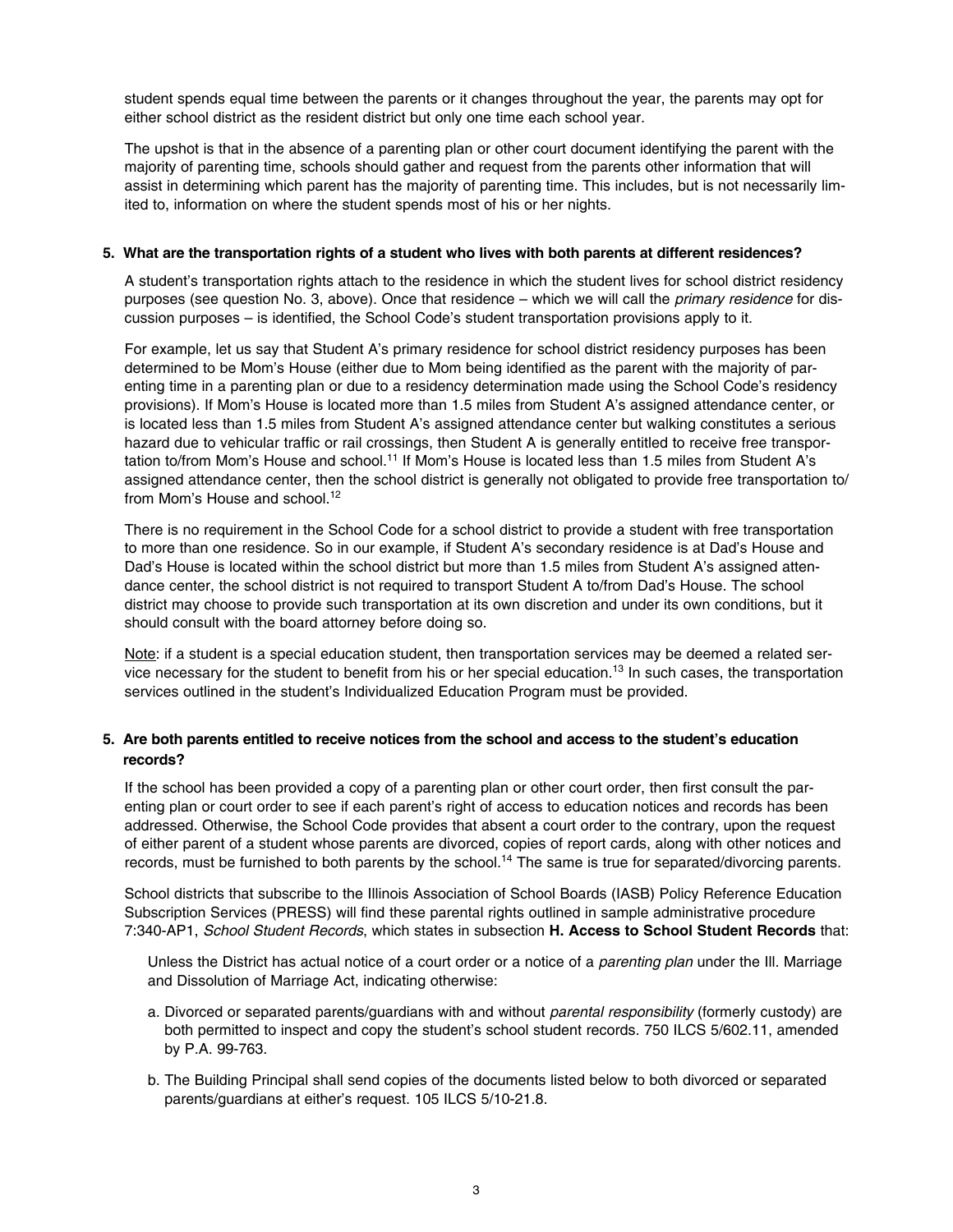- 1) Academic progress reports or records
- 2) Emotional and physical health reports
- 3) Notices of school-initiated parent-teacher conferences
- 4) School calendar regarding the student
- 5) Notices about open houses, graduations, and other major school-sponsored events including student-parent/guardian interaction

This is consistent with a similar provision in the IMDMA, which states that "notwithstanding any other provision of law, access to records and information pertaining to a child including, but not limited to, medical, dental, child care, and school records shall not be denied to a parent for the reason that such parent has not been allocated parental responsibility; however, no parent shall have access to the school records of a child if the parent is prohibited by an order of protection from inspecting or obtaining such records pursuant to the Domestic Violence Act of 1986 or the Code of Criminal Procedure of 1963."15

#### **6. Should both parents be invited to attend meetings at the school, such as parent-teacher conferences and individualized education plan (IEP) meetings?**

See the answer to No. 5, above.

**7. Are both parents able to grant permission for a student to be excused from school (i.e., due to illness, religious observance, college visit, etc.), participate in school-sponsored activities (i.e., field trips, athletics, extra-curricular activities, etc.) or for particular school services (i.e., medication administration, special education)?**

If the school has been provided a copy of a parenting plan, then first consult the parenting plan to see if granting permissions has been allocated to one or both parents as a significant decision-making responsibility. The IMDMA defines *significant issues* to include, without limitation:

- Education, including the choice of schools and tutors.
- Health, including all decisions relating to the medical, dental, and psychological needs of the child and to the treatments arising or resulting from those needs.
- Religion.
- Extracurricular activities.<sup>16</sup>

If a parenting plan is not available or particular permissions have not been addressed in it, then absent a court order stating otherwise, both parents retain their authority to grant permissions.

Practically, problems may arise if one parent grants permission for an activity but the other parent disagrees and attempts to revoke permission. In such cases, best practice is to discuss the issue with both parents at the same time and attempt to reach a consensus.

In addition, there is nothing preventing a school from contacting the custodial parent when the noncustodial parent grants permission for something (or appears at school to pick up the student or requests student records). Doing so ensures that the custodial parent is aware of relevant activities and keeps lines of communication open.

If problems arise with respect to parent permissions required for providing special education services to children with disabilities, the school district should consult with the board attorney.